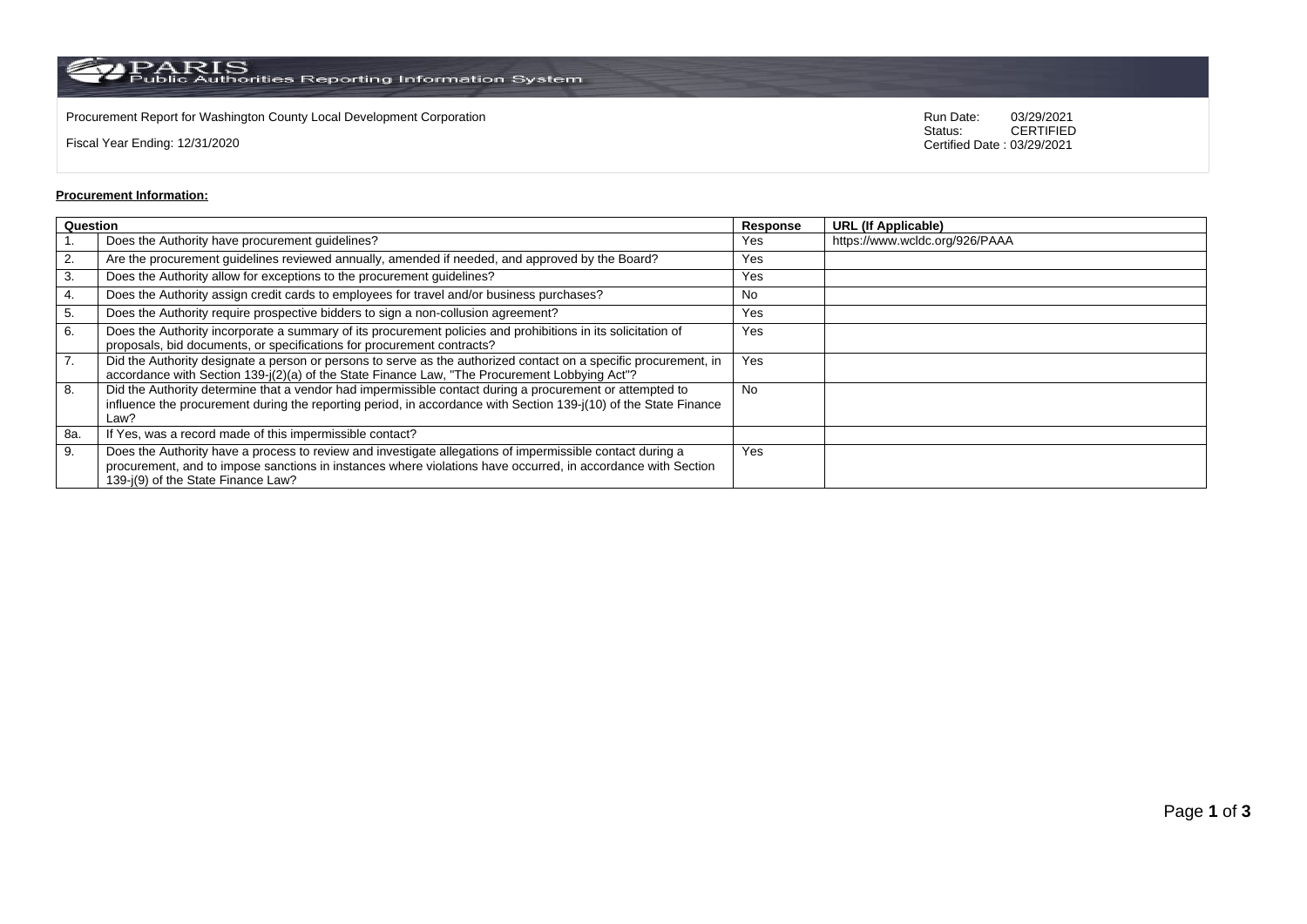$\rm PARS$  Public Authorities Reporting Information System

Procurement Report for Washington County Local Development Corporation **Run Date:** 03/29/2021<br>Status: CERTIFIED

Fiscal Year Ending: 12/31/2020

CERTIFIED Certified Date : 03/29/2021

## **Procurement Transactions Listing:**

| $\mathbf{1}$<br><b>Vendor Name</b>                                            | Nolan Certified Public Accounting Services, PLLC | <b>Address Line1</b>                     | 243 County Route 68                                                                                                                                                      |  |
|-------------------------------------------------------------------------------|--------------------------------------------------|------------------------------------------|--------------------------------------------------------------------------------------------------------------------------------------------------------------------------|--|
| <b>Type of Procurement</b>                                                    | <b>Financial Services</b>                        | <b>Address Line2</b>                     |                                                                                                                                                                          |  |
| <b>Award Process</b>                                                          | Authority Contract - Competitive Bid             | City                                     | <b>EAGLE BRIDGE</b>                                                                                                                                                      |  |
| <b>Award Date</b>                                                             | 10/21/2016                                       | <b>State</b>                             | ΝY                                                                                                                                                                       |  |
| <b>End Date</b>                                                               | 12/31/2021                                       | <b>Postal Code</b>                       | 12057                                                                                                                                                                    |  |
| <b>Fair Market Value</b>                                                      |                                                  | Plus <sub>4</sub>                        |                                                                                                                                                                          |  |
| Amount                                                                        | \$7,850.00                                       | <b>Province/Region</b>                   |                                                                                                                                                                          |  |
| <b>Amount Expended For</b><br><b>Fiscal Year</b>                              | \$7,850.00                                       | Country                                  | <b>United States</b>                                                                                                                                                     |  |
| <b>Explain why the Fair</b><br><b>Market Value is Less</b><br>than the Amount |                                                  | <b>Procurement</b><br><b>Description</b> | Nolan CPA's performed our annual audit of the WCLDC activities, along<br>with the related statements of revenues and expenses, changes in fund<br>balance and cash flows |  |

| <b>Vendor Name</b><br>2.                                                      | Russell C. Tharp Jr., Esq.               | <b>Address Line1</b>                     | South Western Plaza                                                                                                                                 |  |
|-------------------------------------------------------------------------------|------------------------------------------|------------------------------------------|-----------------------------------------------------------------------------------------------------------------------------------------------------|--|
| <b>Type of Procurement</b>                                                    | <b>Legal Services</b>                    | <b>Address Line2</b>                     | PO Box 705                                                                                                                                          |  |
| <b>Award Process</b>                                                          | Authority Contract - Non-Competitive Bid | City                                     | <b>GLENS FALLS</b>                                                                                                                                  |  |
| <b>Award Date</b>                                                             | 1/21/2000                                | <b>State</b>                             | <b>NY</b>                                                                                                                                           |  |
| <b>End Date</b>                                                               |                                          | <b>Postal Code</b>                       | 12801                                                                                                                                               |  |
| <b>Fair Market Value</b>                                                      |                                          | Plus <sub>4</sub>                        |                                                                                                                                                     |  |
| <b>Amount</b>                                                                 | \$12,500.00                              | <b>Province/Region</b>                   |                                                                                                                                                     |  |
| <b>Amount Expended For</b><br><b>Fiscal Year</b>                              | \$4,984.50                               | Country                                  | <b>United States</b>                                                                                                                                |  |
| <b>Explain why the Fair</b><br><b>Market Value is Less</b><br>than the Amount |                                          | <b>Procurement</b><br><b>Description</b> | This is the lawyer that the LDC has on retainer for all legal services. We<br>pay a quarterly retainer plus any additional fees for legal services. |  |